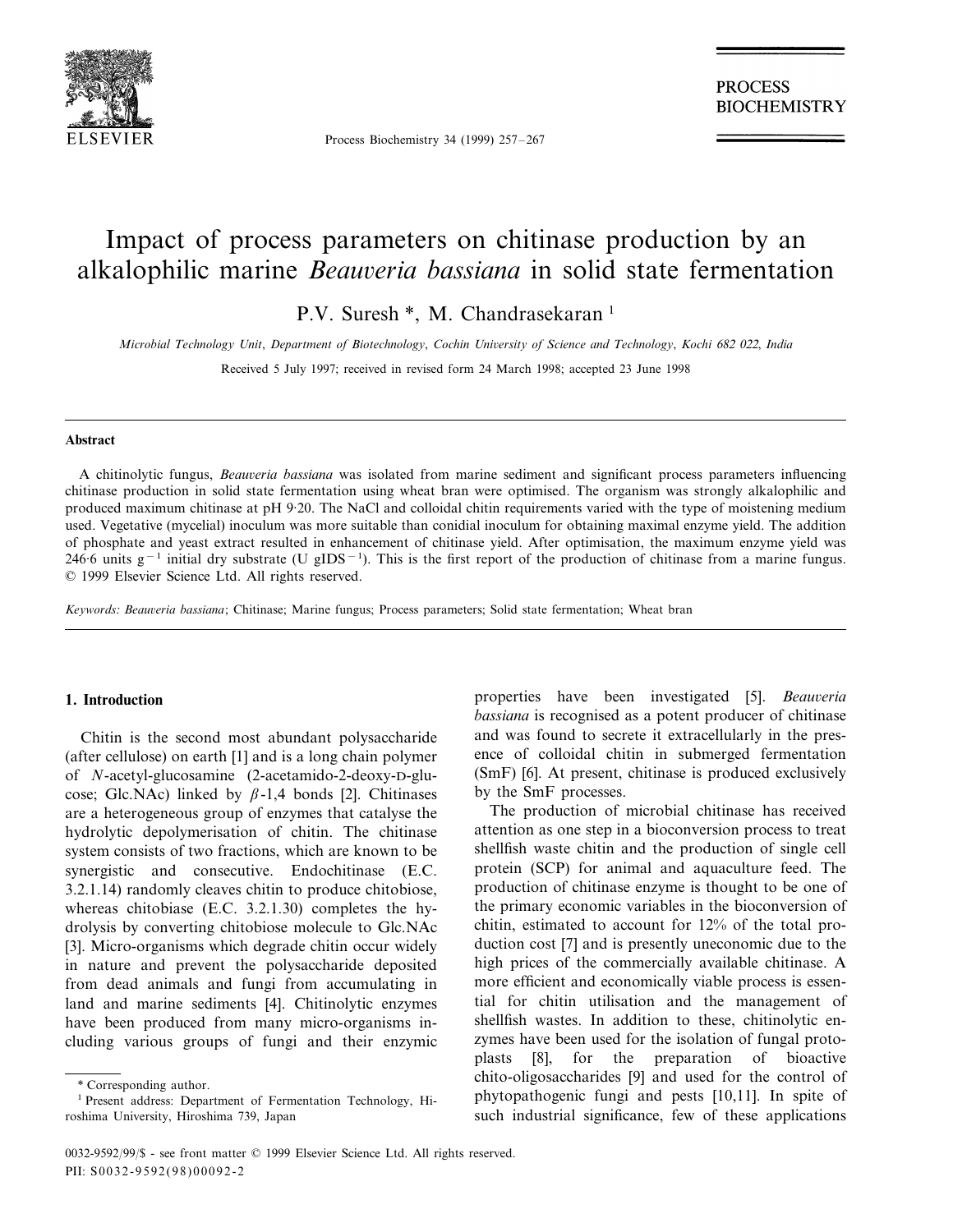have been commercially exploited, mainly due to the constraints imposed by the high cost of the enzyme.

Solid state (substrate) fermentation (SSF) has been known for centuries and used successfully for the preparation of oriental foods. More recently it has gained importance in the production of microbial enzymes due to several economic advantages over conventional SmF [12,13]. Among the various groups of micro-organisms used in SSF, the filamentous fungi are the most widely exploited because of their ability to produce a wide range of extracellular enzymes and grow on complex solid substrates [14,15]. Several fungal enzymes including amylase, cellulase, pectinase, protease and glucoamylase have been produced with this system [13]. Reports on chitinase production in SSF are not common except those on the properties of chitinase produced in the black koji process [16,17]. A thorough study of the literature showed that almost all the organisms used in solid state fermentation are of terrestrial nature except for a few reports on the use of marine bacteria [18–22] and there was no attempt to utilise the untapped sources of marine fungi. Marine micro-organisms, which are salt tolerant and have the potential to produce novel metabolites, are highly suitable for use in SSF by virtue of their ability to adsorb onto solid particles [23,24]. Their great potential to produce novel metabolites employing SSF remains untapped [20].

The purpose of the present work was to evaluate the possibility of production of chitinase by *Beauveria bassiana* isolated from marine sediment using solid state fermentation.



Fig. 1. Effect of wheat bran: sea water ratio on chitinase production by marine *B*. *bassiana* at different incubation periods in SSF.



Fig. 2. Effect of incubation temperature on chitinase production by marine *B*. *bassiana* in SSF.

## **2. Materials and methods**

## <sup>2</sup>.1. *Micro*-*organism*

The fungus was isolated from marine sediments from Kochi, south coast of India, on colloidal chitin agar medium prepared in aged sea water and screened as described elsewhere [25]. The culture was identified using standard methods [26], maintained on Bennet's agar slants prepared in 50% aged sea water, subcultured monthly and stored at 4°C. A stock culture of the fungus was maintained at room temperature under sterile mineral oil.

#### <sup>2</sup>.2. *Inoculum preparation*

The conidial inocula was prepared by growing the culture on Bennet's agar slants in 50% aged sea water at 27°C for 12 days. Thc conidia from a fully sporulated culture were dispersed in 20 ml of  $0.1\%$  solution of Tween 80 by scraping with a sterile inoculum needle under strictly aseptic conditions. The concentration was adjusted to  $16 \times 10^6$  colony forming units (cfu) ml<sup>-1</sup> suspension. Vegetative (mycelial) inocula was prepared in a medium composed of  $(w/v)$  glucose 5%, peptone 5%, yeast extract 5%, in 50% aged sea water. Two hundred and fifty millilitres of medium in 1 l Erlenmeyer flasks was prepared, sterilised at 121°C for 15 min, cooled to room temperature  $(28 \pm 2$ °C), inoculated with 10 ml conidial suspension (prepared as described above) and incubated at room temperature  $(28 \pm 2^{\circ}\text{C})$ on a rotary shaker at 150 rpm. The mycelium was collected aseptically after 48 h by centrifugation and washed repeatedly with sterile physiological saline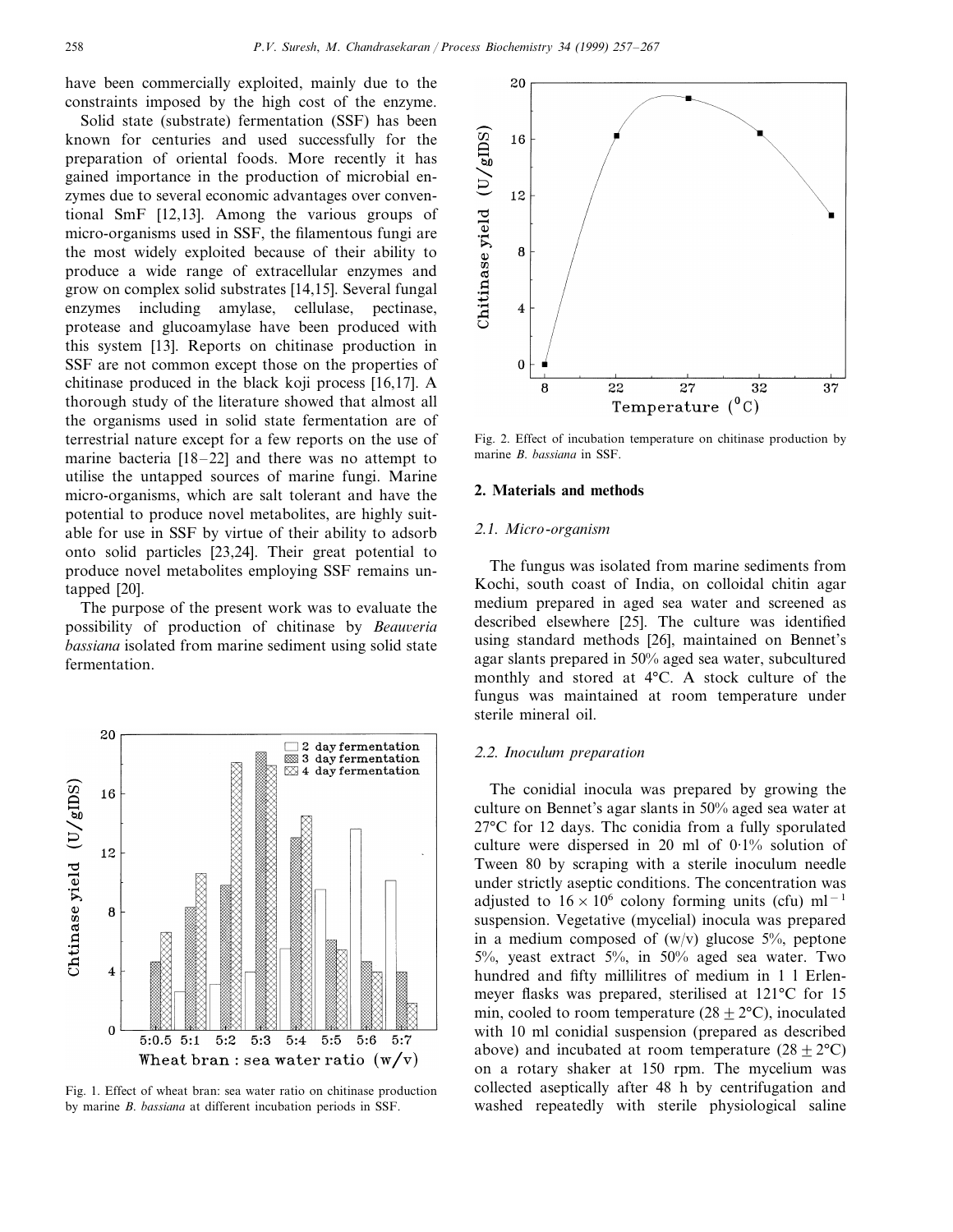Table 1 Effect of initial pH on chitinase production by marine *B*. *bassiana* in solid state fermentation using wheat bran moistened with aged sea water

| pH of the moistening<br>medium | pH of substrate    |                   | Chitinase yield (U $gIDS^{-1}$ ) | pH of the enzyme extract |
|--------------------------------|--------------------|-------------------|----------------------------------|--------------------------|
|                                | before autoclaving | after autoclaving |                                  |                          |
| 7.00                           | 6.08               | 5.98              | 17.6                             | 6.16                     |
| 8.00                           | 6.09               | 6.00              | 18.8                             | 6.15                     |
| 9.00                           | 6.10               | 6.10              | $12 - 4$                         | 6.40                     |
| $10-00$                        | 6.20               | 6.10              | 5.9                              | 6.41                     |
| $11-00$                        | 6.00               | 6.10              | 32.0                             | 6.73                     |
| 12.00                          | 6.73               | 6.17              | 41.2                             | 6.86                     |
| 12.50                          | 6.75               | 6.19              | 41.2                             | 6.96                     |
| 12.75                          | 9.28               | 7.70              | 41.8                             | 6.98                     |
| 12.90                          | 10.73              | 9.20              | 61.8                             | 7.20                     |
| 13.00                          | 11.37              | $10-10$           | $52 \cdot 1$                     | 7.90                     |

U gIDS<sup> $-1$ </sup> = Units g<sup>-1</sup> initial dry substrate.

( $0.85\%$  w/v NaCl). Since the fungus grew in the liquid medium in the form of pellets, the biomass was homogenised in a blender for 1 min prior to its utilisation for inoculation. The concentration of the prepared suspension was about 2·5 mg dry weight equivalent of mycelia 10 ml<sup>−</sup><sup>1</sup> (mg dry wt equiv mycelia 10 ml<sup>−</sup><sup>1</sup> ).

#### <sup>2</sup>.3. *Preparation of colloidal chitin*

The colloidal chitin was prepared according to Gernot [27] with some modification as described below. 5 g of purified chitin obtained from the Central Institute of Fisheries Technology, Kochi, India was taken in a beaker and 140 ml of 50% (v/v)  $H_2SO_4$  added with continuous stirring in an ice bath for 60 min. The insoluble fraction was filtered off by passing through glass wool and the clear solution was poured into 2 l deionised distilled water in order to precipitate the chitin. The suspension was kept overnight at 4°C, the supernatant decanted out and the remaining mixture centrifuged at 5000 rpm for 10 min. The sedimented residue was resuspended in deionised distilled water, allowed to settle and decanted. This process was repeated until the pH of the liquid became neutral. The colloidal chitin was collected by centrifugation and stored at 4°C, after heating for 15 min in boiling water bath. It was used as a substrate for chitinase production and in the estimation of enzyme activity.

## <sup>2</sup>.4. *Solid state fermentation*

Commercially available wheat bran (WB) was used as the solid substrate. Solid WB media for chitinase production was prepared by mixing 5 g WB of particle size  $> 425 \mu m$  with 50 mg (1% w/w) colloidal chitin in Petri plates (86 mm diameter and 17 mm height). The WB supplemented with colloidal chitin was moistened with aged sea water to a ratio of 5:5  $(w/v)$  substrate: sea water and mixed thoroughly to achieve uniformity. Media in Petri dishes were autoclaved at 121°C for 1 h, cooled to room temperature  $(28 \pm 2^{\circ}\text{C})$  and inoculated with 2 ml of the prepared conidial suspension (unless otherwise mentioned). The suspension was mixed carefully under strictly aseptic conditions to achieve uniform distribution of conidia throughout the medium. The dishes were then incubated at room temperature  $(28 + 2$ °C, unless otherwise mentioned) in a chamber with 90% relative humidity for desired period.

#### <sup>2</sup>.5. *Enzyme extraction*

After completion of fermentation, the fermented wheat bran was mixed, transferred to 250 ml Erlenmeyer flasks, with 5 volumes of distilled water added (based on initial dry weight of the substrate) and the mixture mixed at room temperature  $(28 \pm 2^{\circ}\text{C})$  on a rotary shaker (150 rpm) for 30 min. The slurry was then squeezed through cheese cloth [20]. After extracting twice, the extracts were combined, clarified by centrifugation at 10 000 rpm at 4°C for 15 min and the clear supernatant used as crude enzyme for assays.

## <sup>2</sup>.6. *Optimisation of process parameters*

The protocol adopted for the optimisation of process parameters influencing chitinase production was to evaluate the effect of an individual parameter and to incorporate it at the standardised level before standardising the next parameter [28]. The parameters optimised were: (1) impact of initial moisture content [substrate: sea water ratio  $(5:1 \text{ to } 5:7 \text{ w/v})$ ]; (2) incubation temperature  $(8-37^{\circ}C)$ ; (3) the initial pH of the medium was varied between 5 to 11 by adding either 1 N HCl or NaOH to sea water before using it to moisten the medium. NaOH solutions of varying nor-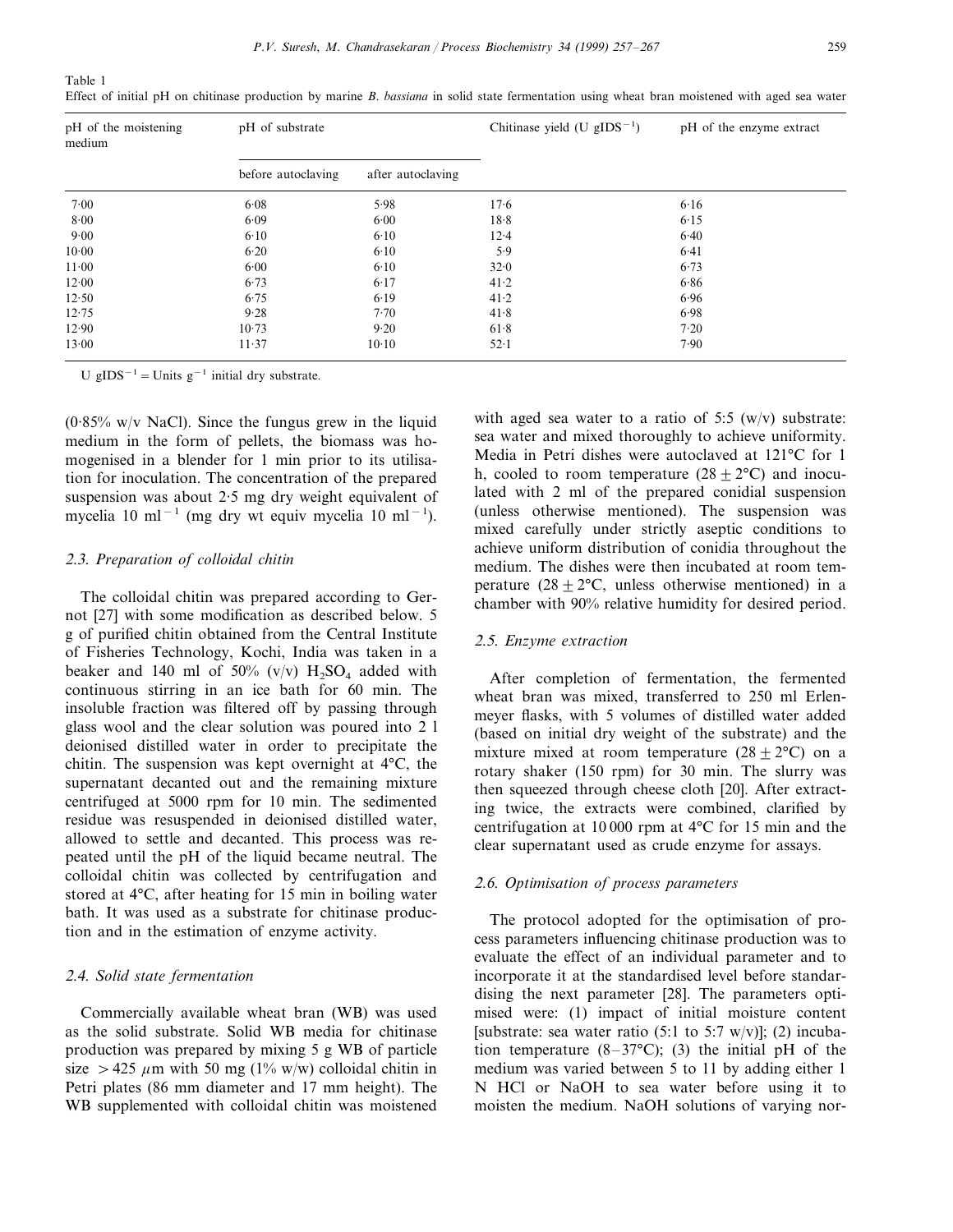Effect of initial pH on chitinase production by marine *B*. *bassiana* in solid state fermentation using wheat bran moistened with NaOH solution

| Normality of NaOH solution pH of substrate |                    |                   | Chitinase yield (U $gIDS^{-1}$ ) | pH of the enzyme extract |
|--------------------------------------------|--------------------|-------------------|----------------------------------|--------------------------|
|                                            | before autoclaving | after autoclaving |                                  |                          |
| 0.1                                        | 6.93               | 6.12              | 50.5                             | 6.96                     |
| 0.5                                        | 8.26               | 6.98              | 45.6                             | 7.58                     |
| $1-0$                                      | 9.40               | 8.07              | 23.3                             | 7.30                     |
| 2.0                                        | 11.04              | 9.60              | 74.3                             | 8.23                     |

U gIDS<sup> $-1$ </sup> = Units g<sup>-1</sup> initial dry substrate.

mality  $(0.1-2)$  was also used; (4) effect of sodium chloride was evaluated by incorporating at various concentrations  $(0-20\% \text{ w/w})$ ; (5) optimum concentration of colloidal chitin was determined by incorporating at various concentrations  $(0-15\% \text{ w/w})$ ; (6) impact of phosphate was evaluated by incorporating either  $K_2HPO_4$  or  $KH_2PO_4$  singly (0–5% w/w), or in combination at various ratios  $(1:1-3:5 \text{ w:w/w})$ ; (7) ideal type and optimum concentration of inoculum, either conidial  $(32 \times 10^6, 16 \times 10^6, 8 \times 10^6 \text{ and } 4 \times 10^6 \text{ cftu } 5 \text{ g}^{-1} \text{ W}\text{B})$ or vegetative (175, 250, 450 and 1000 mg dry wt equiv 100 g<sup>-1</sup> WB) was evaluated; (8) optimum particle size of the substrate was determined by using  $\lt$  425  $\mu$ m (fine); 425–600  $\mu$ m (medium); 600–1000  $\mu$ m (coarse); and  $1000-1425 \mu m$  (large) particles; (9) impact of incubation time was evaluated for both conidial and vegetative inoculum for a total period of 96 h; (10) effect of yeast extract (organic) and ammonium chloride (inorganic) as additional nitrogen sources were studied (0–  $4\%$  w/w); (11) effect of type of moistening medium was evaluated by using aged sea water of various dilutions, distilled water and tap water.



Fig. 3. Effect of NaCl concentration on chitinase production by marine *B*. *bassiana* in SSF using wheat bran moistened with aged sea water and 2 N NaOH solution.

#### <sup>2</sup>.7. *Analytical methods*

Chitinase activity was assayed colorimetrically using colloidal chitin as substrate. The reaction mixture consisting of  $0.5$  ml of  $0.5\%$  (w/v) colloidal chitin,  $0.5$  ml of 0·1 M MacIlvain's citrate phosphate buffer (pH 6·0) and 1 ml of appropriately diluted enzyme solution was incubated at 37°C in a water bath for 2 h. The reaction was terminated by boiling the reaction mixture for 5 min. The undigested materials were removed by centrifugation at 5000 rpm for 5 min and the amount of reducing sugar liberated estimated using a dinitrosalicylic acid (DNS) reagent [29]. One unit of chitinase activity was defined as the amount of enzyme which released 100  $\mu$ g of reducing sugar as GlcNAc under the reaction conditions [30]. Enzyme production in SSF was expressed in terms of units  $g^{-1}$  of initial dry substrate (U gIDS<sup>-1</sup>). The reducing sugar in the enzyme filtrate was analysed by the methods of Miller [29]. The pH of the solid substrate was measured by the method of Raimboult and Alazard [31]. pH measurements of the enzyme extract were made by a standard pH meter (Systronics,



Fig. 4. Effect of colloidal chitin on chitinase production by marine *B*. *bassiana* in SSF using wheat bran moistened with aged sea water and 2 N NaOH solution.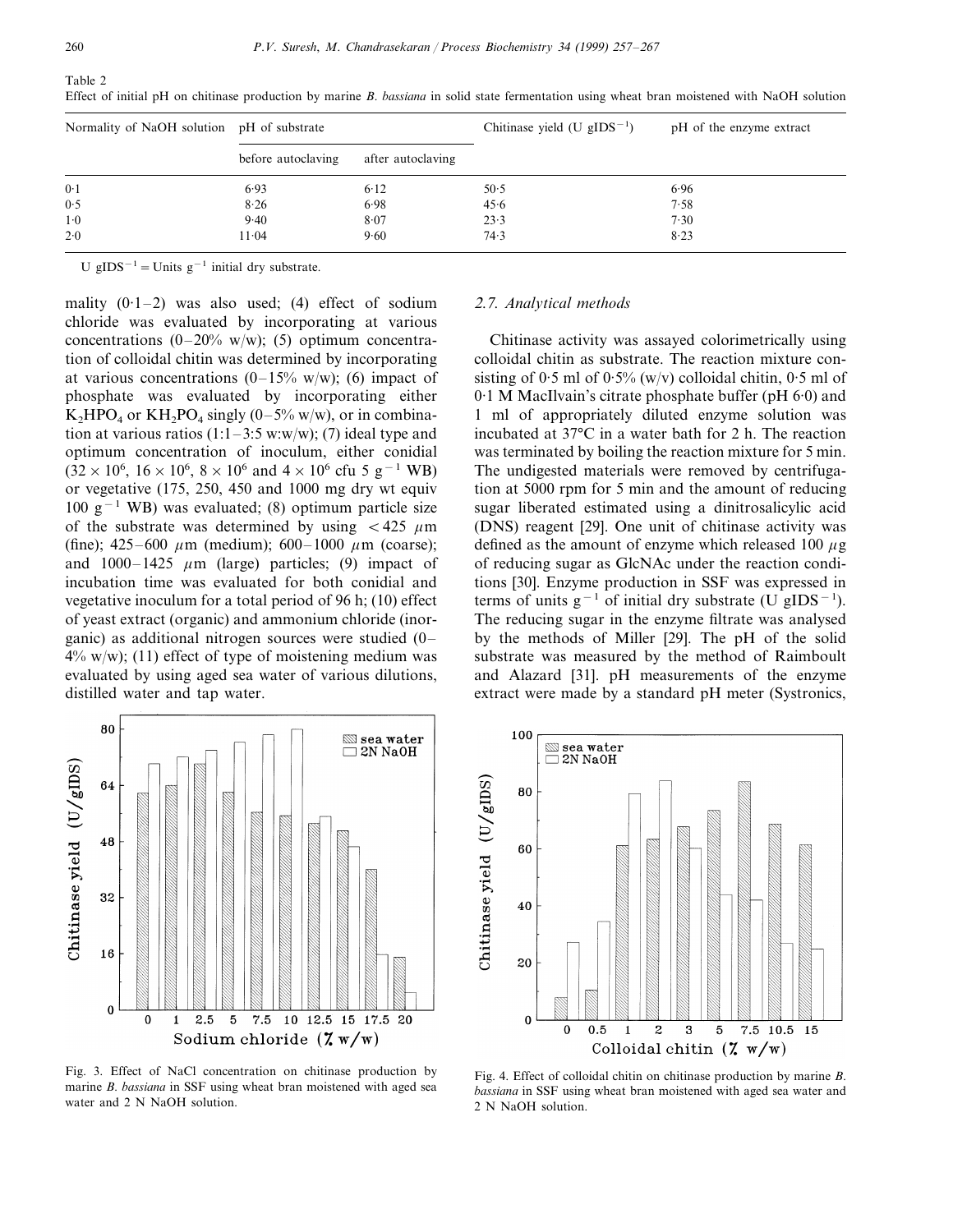

Fig. 5. Effect of phosphate on chitinase production by marine *B*. *bassiana* in SSF using wheat bran moistened with aged sea water. (A) control; (B, C, D) 1, 2.5, 5% K<sub>2</sub>HPO<sub>4</sub>, (E, F, G) 1, 2.5, 5% KH<sub>2</sub>PO<sub>4</sub>; (H, I, J, K, L, M, N, O, P) 1:1, 1:2·5, 1:5, 2:1, 2:2·5,3:1, 3:2·5,3:5 K<sub>2</sub>HPO<sub>4</sub>:KH<sub>2</sub>PO<sub>4</sub>, respectively.

India). All experiments were conducted in triplicate and the mean values are reported. Key results were repeated three times to establish their validity.

#### **3. Results and discussion**

A total of 21 chitinolytic fungal cultures was isolated from marine sediments and screened for a hyperproducing culture. *Beauveria bassiana* BTMF S10 was selected for its ability to produce chitinase at higher levels under SSF (data not shown). Naturally, marine fungi are adapted to grow in nutritionally diluted environment under submerged conditions [32] but this fungus grew in the SSF process and tolerated adverse conditions including the high carbohydrate concentration and the presence of other waste components. Wheat bran was used in the present study since it is a well recognised, widely used and most popular substrate in SSF enzyme production [33]. The fungus grew profusely and uniformly throughout the wheat bran medium supplemented with colloidal chitin and moistened with aged sea water. In arbitrarily selected medium, chitinase production was 9·5 U gIDS−<sup>1</sup> at 48 h of fermentation. This fungus is a spore former, which helped the uniform distribution of the culture during inoculation.

# 3.1. *Factors affecting chitinase production in SSF*

## 3.1.1. *Initial moisture level*

The data presented in Fig. 1 show that chitinase

production was high in WB medium at a wheat bran to sea water ratio of 5:3  $(w/v)$  and the peak in the enzyme titre occurred on the third day of fermentation (18.6 U gIDS<sup>-1</sup>). The initial moisture content significantly affected hydrolytic enzyme production in SSF since the moisture content of the medium is a critical factor that determines microbial growth and product yield in SSF [34,35]. Moisture is reported to cause swelling and thereby facilitates better utilisation of the substrate by the micro-organisms [36]. Higher titres of enzyme with a lower ratio of moisture levels are characteristic of fungal solid state fermentation [37,38]. An increase in enzyme titres with increase in initial moisture content of the medium was observed in all cases after 24 h of fermentation. This may be due to faster growth of the culture in media containing higher initial moisture and the consequent early entry to the stationary phase as well as early initiation of enzyme production. However, the increase was observed only up to a 5:6 ratio of initial moisture levels. Comparable results were also reported in other SSF processes with fungal cultures [39,40]. Enzyme titres at 72 and 96 h were lower than those at 48 h in all the media containing an initial moisture content above 5:5 ratio. The slow increase in enzyme titres and the continuation of the enzyme production phase up to the fourth day with lower production of the enzyme may be due to a slower growth rate at lower moisture levels. At lower and higher initial moisture levels the metabolic activities of the culture and consequently product synthesis were variously affected [35]. In fungal and bacterial SSF, lower moisture was stated to lead to reduced solubility of the nutrients present in the solid substrates a lower degree of substrate swelling and higher water tension [41]. Similarly, higher moisture contents were reported to cause decreased porosity, loss of particle structure, development of stickiness, reduction in gas volume, decreased gas exchange and enhanced formation of aerial mycelium [13,34]. Moreover, the optimum moisture content is different for strains of the same species of bacteria and mould [35]. However, no information is available about the optimum moisture content of marine fungi under SSF.

## 3.2. *Incubation temperature*

The data presented in Fig. 2 clearly indicate the strong influence of incubation temperature on chitinase yield by *B*. *bassiana*. Enzyme production and yield were similar at 21 and 37°C and the optimal temperature for maximal yield was 27°C. This factor is largely characteristic of the organism and was similar irrespective of the type of solid support involved in SSF [20,42]. The incubation temperature has a profound effect on the enzyme yield and the duration of enzyme synthesis phase [43]. Most of the marine fungi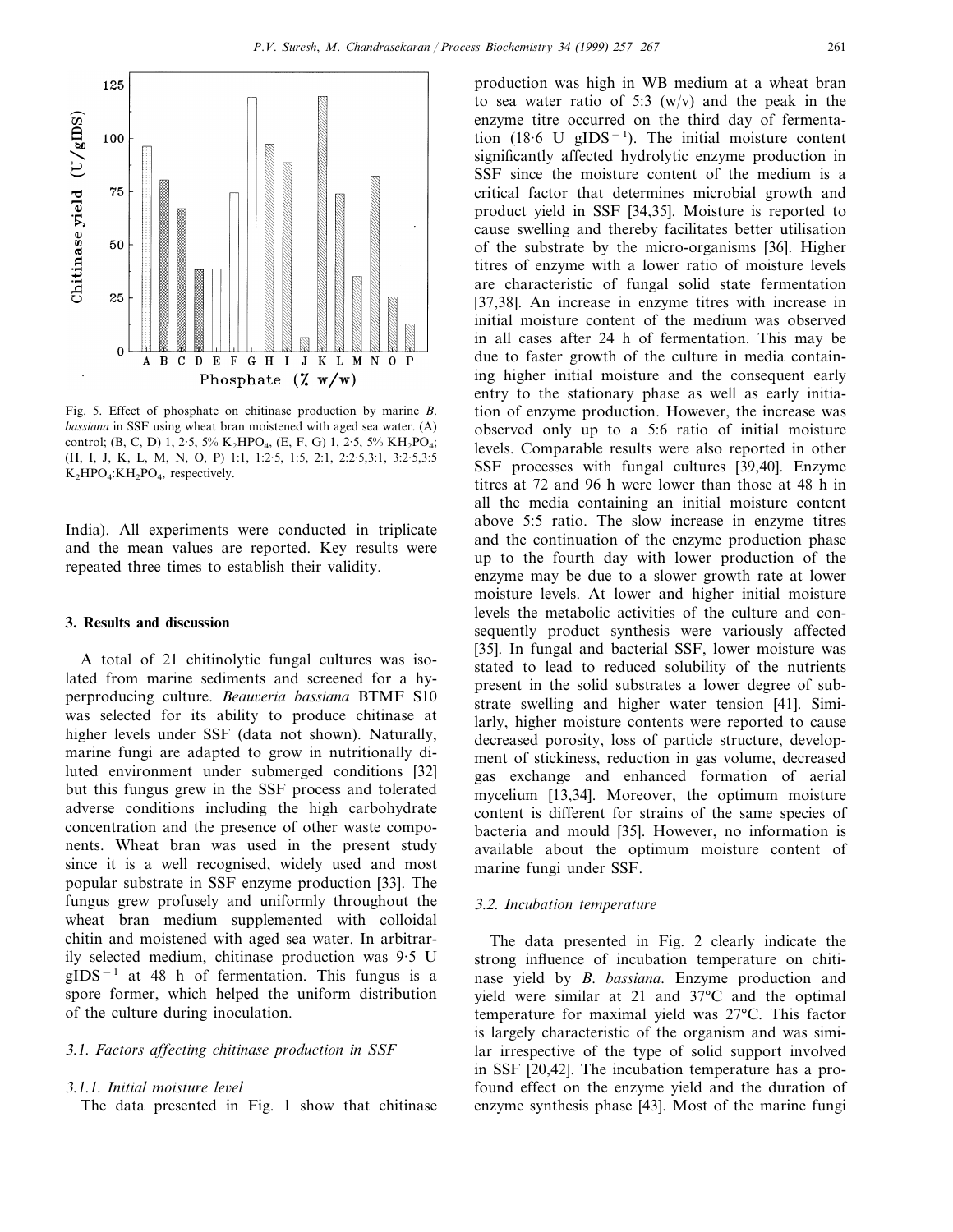

Fig. 6. (A) Effect of conidial inoculum on chitnase production by marine *B*. *bassiana* at different incubation periods in SSF. (B) Effect of vegetative (mycelial) inoculum on chitnase production by marine *B*. *bassiana* at different incubation periods in SSF.

investigated showed optimum growth in the range 10–20°C and none appeared to require a temperature above 30°C [44].

## 3.3. *Effect of initial pH*

The results obtained for WB medium moistened with aged sea water are shown in Table 1. The data indicate a strong influence of the initial pH of the medium on the rate of chitinase production. Maximal production (61.8 U gIDS<sup>-1</sup>) was noted with the substrate having pHs of 10·73 and 9·2 before and after autoclaving the substrate, respectively. There was a 14% decrease in pH of the substrate after sterilisation at higher pH levels. However, the chitinase yield was also significant at all other pH values in the range with two peaks of optima, one at high alkaline pH  $(9.2)$  and the other at acidic pH  $(6.0)$  before autoclaving the medium. The double pH peak optima for growth is characteristic of most marine fungi [44,45]. The results for the NaOH solution also showed the same result (Table 2). and maximal chitinase yield  $(74.3 \text{ U} \text{ gIDS}^{-1})$  was recorded with medium moistened with 2 N NaOH solution (medium pH 9·6 after autoclaving). Therefore *B*. *bassiana* appears to be unusual in its capability to produce chitinase at high pH. The effect of pH on the growth of micro-organisms is well known. Moreover, most microbial extracellular enzymes are produced in greatest yield at a growth pH near the maximal for enzyme activity [46]. It is known that the synthesis of extracellular enzymes by several micro-organisms is regulated by the pH value of the culture, particularly in the case of fungal strains [47].

#### 3.4. *Effect of NaCl*

Marine fungi typically exhibit a broad tolerance to salinity, while terrestrial fungi are inhibited by higher salinity, especially their reproduction and spore germination [44]. One of the characteristics of marine microorganisms is salt tolerance [23,24,48]. Salt-tolerant micro-organisms and their enzymes may play significant roles in the industrial processes that require high salt environments [48]. The NaCl requirement of *B*. *bassiana* for maximal chitinase yield is shown in Fig. 3. It varied with the medium used for humidifying the wheat bran and the maximal chitinase yield is recorded in the presence of  $25\%$  w/w (67.5 U gIDS<sup>-1</sup>) and 10% w/w (81⋅2 U gIDS<sup>-1</sup>) of NaCl with aged sea water and 2 N NaOH solution, respectively.

#### 3.5. *Effect of colloidal chitin*

It is known that an ideal substrate concentration in any fermentation process results in higher conversion efficiencies and optimum substrate utilisation [49]. The results of these studies presented in Fig. 4 indicated that the optimum concentration of colloidal chitin for maximal chitinase titres varied with the solvent used for moistening the WB. Maximal yields were recorded with  $7.5\%$  w/w (81.6 U gIDS<sup>-1</sup>) and  $2\%$  w/w (83.9 U gIDS<sup>-1</sup>) for aged sea water and 2 N NaOH solution, respectively. However, the yield was almost equal in both cases. Chitinase production was found even in the absence of colloidal chitin in both cases, while the rate was very high in the case of medium treated with NaOH solution. Chitinases are produced constitutively [50], but it is also reported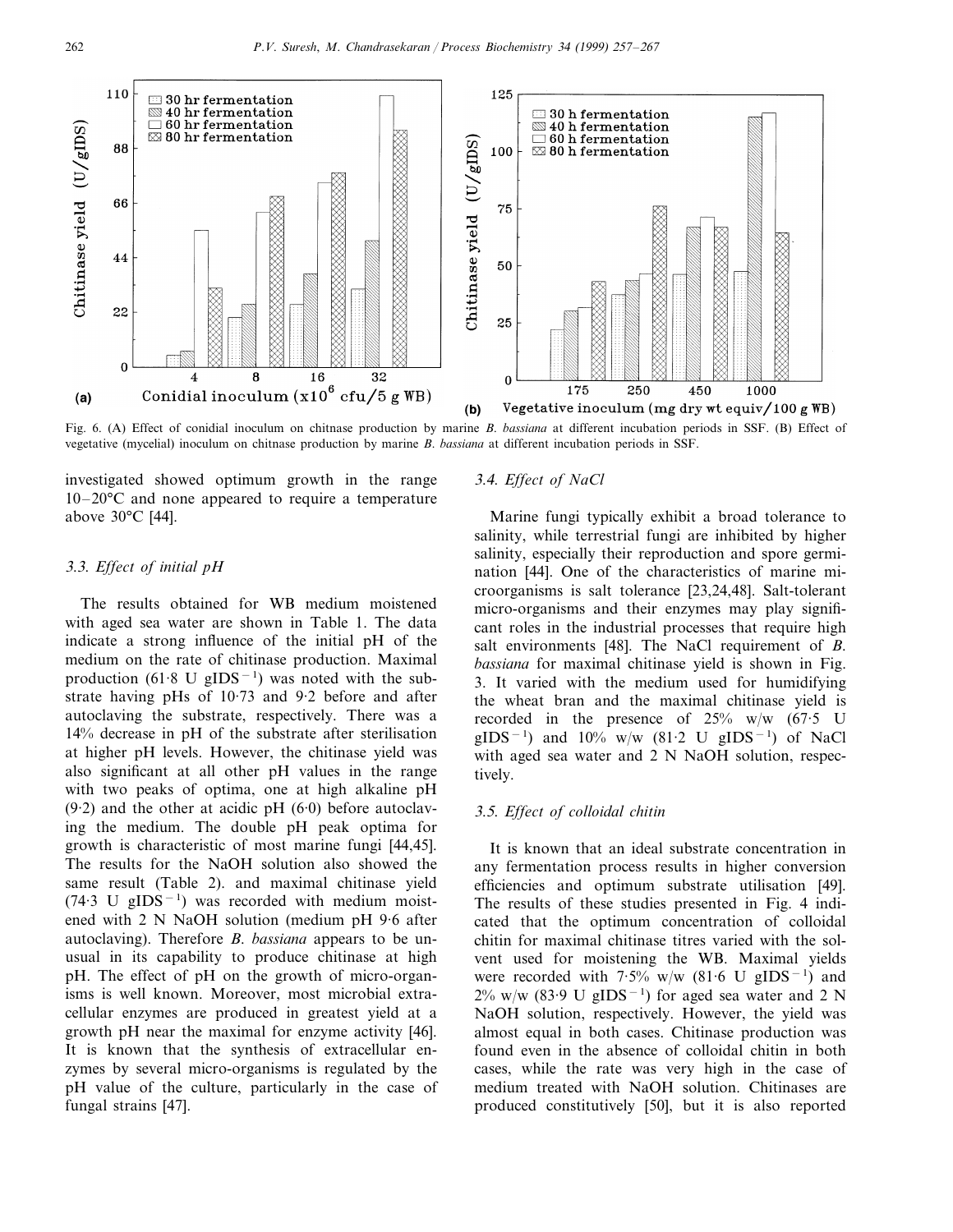that the addition of chitin to culture medium greatly enhances enzyme production [3]. In *Beauveria bassiana* chitinase production was inducible [6]. However, all the previous work was carried out in SmF.

#### 3.6. *Impact of phosphate enrichment*

The data presented in Fig. 5 show that chitinase production by *B*. *bassiana* was significantly affected by the enrichment of WB medium with phosphate when compared with medium without phosphate. An increase in chitinase titres with increase in the  $KH_2PO_4$  content



Fig. 7. (A)Effect of substrate particle size on chitinase production by marine *B*. *bassiana* at different incubation periods and vegetative inoculum in SSF. (B) Effect of substrate particle size on chitinase production by marine *B*. *bassiana* at different incubation periods and conidial inoculum in SSF.



Fig. 8. Effect of incubation period on chitinase production by marine *B*. *bassiana* in SSF using wheat bran inoculated with conidial and vegetative inoculum.

of the medium was observed at  $5\%$  (w/w), while concentration below 5% reduced chitinase titres. The addition of phosphate as  $K_2HPO_4$  reduced enzyme yield at all concentrations tested (1–5%). When both  $K_2HPO_4$ and  $KH<sub>2</sub>PO<sub>4</sub>$  were combined at various ratios the enzyme yield declined compared with the control except at a 1:1 ratio (97.4 U gIDS<sup>-1</sup>) and 2.5:1 (119.8 U  $gIDS^{-1}$ ). These results suggest that addition of  $KH_2PO_4$  at 5% and a combination of  $K_2HPO_4$  and  $KH<sub>2</sub>PO<sub>4</sub>$  at a ratio of 2.5:1 could alone promote en-



Fig. 9. Effect of additional nitrogen source on chitinase production by marine *B*. *bassiana* in SSF using wheat bran inoculated with conidial inoculum.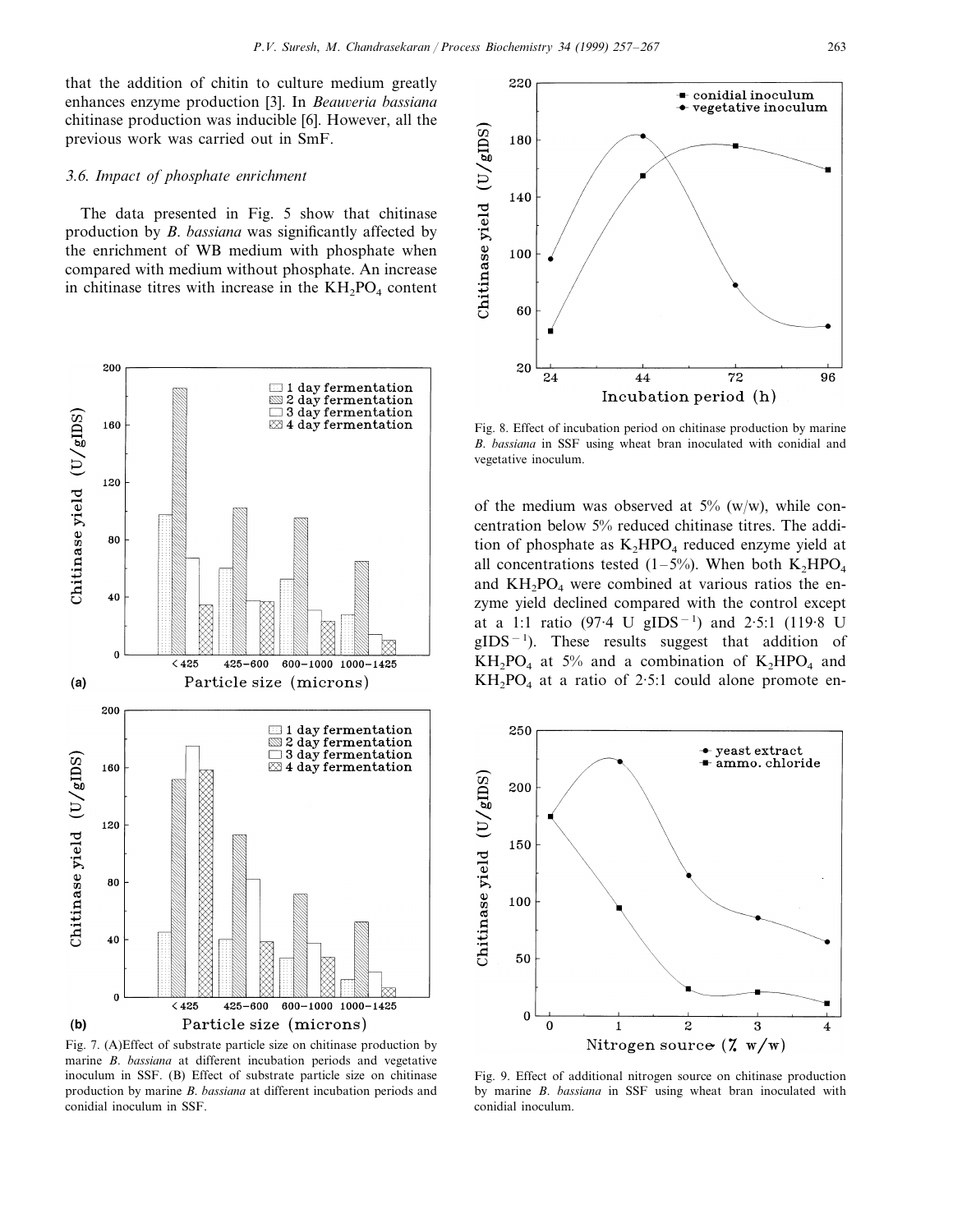

Fig. 10. Effect of type of moistening medium on chitinase production by *B*. *bassiana* in SSF using wheat bran inoculated with conidial inoculum.

zyme yield by 23·7% and 24·3%, respectively, as compared with the control. The phosphate present in the media plays an important role in buffering and thereby controls the pH of the media [51].

#### 3.7. *Impact of inoculum size and type*

The affect of inoculum in SSF is well known [52,53]. The results presented in Fig. 6A and B suggest that there is a significant increase in chitinase yield with an increase in inoculum concentration. The results also showed that the inoculum type influenced the rate of enzyme production. In both types of inoculum, maximal yields of chitinase were observed after 60 h of incubation. However, with a conidial inoculum there was only a 55% yield (50.9 U gIDS<sup>-1</sup>) at 40 h compared with maximal production (109·2 U gIDS<sup>-1</sup>) after 60 h fermentation, which remained at approx. 95% of the yield  $(95.4 \text{ U } gIDS^{-1})$  after 80 h of fermentation (Fig. 6A). In the case of a vegetative inoculum the rate of chitinase production was very rapid and with 99·5%  $(115.4 \text{ U} \text{ gIDS}^{-1})$  of maximal activity  $(117.2 \text{ U})$  $gIDS^{-1}$ ) apparent at 40 h, but with only 60% (64.8 U  $gIDS^{-1}$ ) of the maximum remaining after 80h (Fig. 6B). The faster rate of enzyme yield with a vegetative inoculum may be due to the rapid growth initiation of the cultures and early entry of the organisms into the production phase. At lower inoculum levels the yield was very low with both types of inoculum. The marginal decrease seen with later phases of incubation with larger inocula could be due to the shortage of nutrients

available for the larger biomass and faster growth of the culture. However, for small scale fermentation, suspensions prepared from agar slants remain the most convenient [52]. Spores are preferable because of the convenience of preparation, their stability during storage and tolerance of mistreatment during harvesting [53].

## 3.8. *Effect of particle size*

The particle size and therefor the specific area of the substrate is of importance in SSF [54], and usually smaller particles stimulate greater growth [39]. Fig. 7A and 7B show the results obtained when fermentation was carried out with different sizes of WB. Maximum chitinase production was obtained with substrate particles of average size  $< 425 \mu m$ , irrespective of the inoculum type. With smaller particle, the surface area for growth was greater but the inter-particle porosity was less. With the larger size, the porosity was greater but the saturated surface area was less. These two opposing factors probably interacted to give the value corresponding to optimum growth and product formation [54]. In the case of a vegetative inoculum the rate of production was high and maximal yield (185·6 U gIDS<sup>-1</sup>) was obtained on the second day of fermentation (Fig. 7A). Similarly with all other particle sizes maximal yield was observed on the second day of incubation. However, when using a conidial inoculum the maximal yield  $(175.4 \text{ U gIDS}^{-1})$  was recorded on the third day of fermentation (Fig. 7B) and approx. 80% of the activity was retained on the fourth day. However, all other particle sizes showed maximal yield on the second day of fermentation. The influence of substrate particle size, which determines the accessible surface area to the micro-organisms on product formation has been emphasised earlier [12,55].

## 3.9. *Impact of incubation time*

The time course of enzyme production under optimised conditions was approx.  $45.0 \text{ U gIDS}^{-1}$  up to 24 h and it increased to approx. 154·8 U gIDS−<sup>1</sup> by 44 h (Fig. 8). In subsequent periods the rate of enzyme formation was very high with a peak at 72 h (175·7 U gIDS<sup>-1</sup>) in the case of conidial inoculum. However, in the case of a vegetative inoculum the rate of enzyme yield was very rapid with about 96.4 U gIDS<sup>-1</sup> recorded at 24 h and a maximum (214 U gIDS<sup>-1</sup>) recorded at 44 h of fermentation. In the case of a vegetative inoculum, incubation beyond the optimum time showed a rapid decline in the enzyme titres and was only 60% at 72 h, as compared with the maximum at 44 h. In the case of a conidial inoculum the decrease in yield was slow and was approx. 60% of the maximum at 92 h. The reduction in chitinase yield after an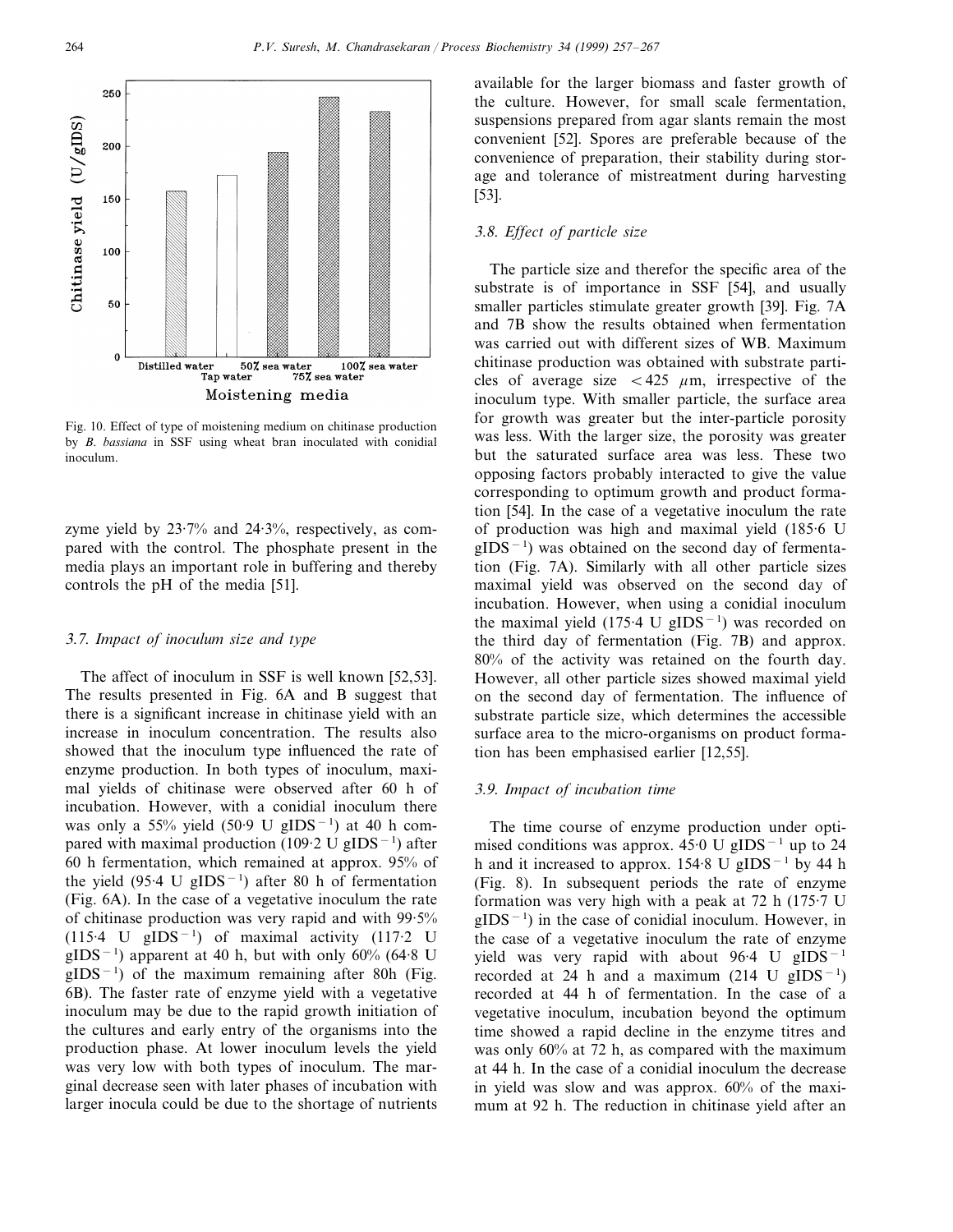optimum period (Fig. 8) is probably due to enzyme denaturation by protease secreted by the fungus. Similar results were obtained during glutaminase [22], and a-amylase [43] production in SSF. A sharp drop of chitinolytic activity after a maximal peak in *B*. *bassiana* was reported in liquid culture [6]. The variation in the incubation time required for maximal enzyme production with the type of inoculum could be attributed to differences in the physiological status/ condition of the inoculum which consequently influenced the rate of growth and product formation of the fungus during SSF.

## 3.10. *Effect of nitrogen enrichment*

An external nitrogen source is essential for increased utilisation of soluble carbohydrates and reduction in fermentation time [28]. Commercial wheat bran contains 8·5 and 9·5% starch and protein, respectively, in addition to various minerals [56]. The uptake of nutrients from the WB by the culture, which is due to their ability to penetrate deeply in to the WB particles is well established in SSF processes [13]. Some of the vital nutrients necessary for optimum growth and product formation may also be present in WB at an optimal level. Hence, the supplementation of WB with other solid and/or water-soluble nutrients has been found to lead to enhanced product formation in SSF processes [38]. The supplementation of WB with yeast extract significantly increased the production of amylase and glucoamylase [56] in SSF processes. The result of the present study showed that addition of yeast extract enhanced chitinase yield to 127·5% in the presence of 1% yeast extract (Fig. 9). However, addition above  $1\%$  greatly reduced enzyme titres. Nitrogen enrichment with an inorganic nitrogen source such as ammonium chloride greatly affected adversely the enzyme yield. This could be due to preferential utilisation of these nutrients in place of chitin and the subsequent variation in the growth of the fungus.

## 3.11. *Effect of type of moistening media*

Enzyme production was maximal (246·6 U gIDS<sup>-1</sup>) in WB medium moistened with 75% aged sea water (Fig. 10) and dilutions above and below the optimum resulted in enzyme yields of 94% and 77·8% of the maximum. In the case of wheat bran moistened with tap water and distilled water, enzyme yield was less than that observed with various concentrations of aged sea water. The results clearly indicate that the nature of media used to moisten the substrate had a clear impact on chitinase yield.

## **4. Conclusions**

Marine micro-organisms, with their unique nature differ very much in many aspects from their terrestrial counterparts and are known to produce diverse spectra of novel useful substances. Currently, there is a lot of interest in the scientific community around the world in exploiting novel micro-organisms [20– 24]. Although the oceans cover more than two-thirds of the world's surface, our knowledge of marine organisms, in particular marine fungi, remains very superficial. Research on marine fungi has been mainly concerned with their isolation, cultivation, morphology, taxonomy and systematics [32]. The results reported in this paper indicate the scope for utilisation of marine fungi for extracellular enzyme production through solid state fermentation. The fungus *B*. *bassiana* isolated from a marine sediment sample can be used as a novel strain for the production of chitinolytic enzymes by SSF using wheat bran as solid substrate. This enzyme system could be efficiently used as biopesticide against pests because *B*. *bassiana is* an entomopathogenic fungus and its enzyme systems are commercially used for the control of many pests.

## **Acknowledgements**

The authors are grateful to Dr K.G. Ramachandran Nair, Senior Scientist, Central Institute of Fisheries Technology, Kochi, India for the kind supply of chitin and valuable suggestions. P.V.S. acknowledges the Council of Scientific and Industrial Research, Government of India, for a Research Fellowship.

#### **References**

- [1] Nicol S. Life after death for empty shells. New Sci 1991;129:46– 8.
- [2] Berkely RCW. Chitin, chitosan and their degradative enzymes. In: Berkely RCW, Gooday GW, Ellwood DC, editors. Microbial Polysaccharides and Polysaccharases. London: Academic, 1979:205–36.
- [3] Jeuniax C. Chitinases. In: Neufeld EF, Ginburg V, editors. Methods in Enzymology, vol. 8. London: Academic, 1966:646– 69.
- [4] Shaik SA, Deshpande MV. Chitinolytic enzymes: their contribution to basic and applied research. World J Microbiol Biotechnol 1993;9:468–75.
- [5] Flach J, Pilet PE, Jolles P. What's new in chitinase research? Experimenta 1993;48:701–16.
- [6] Smith RJ, Grula EF. Chitinase is an inducible enzyme in *Beau*-6*eria bassiana*. J Invert Pathol 1983;42:319–26.
- [7] Casio IG, Fisher RA, Carroad T. Bioconversion of shellfish chitin waste: waste pre-treatment, enzyme production, processes design and economic analysis. J Food Sci 1982;47:901–11.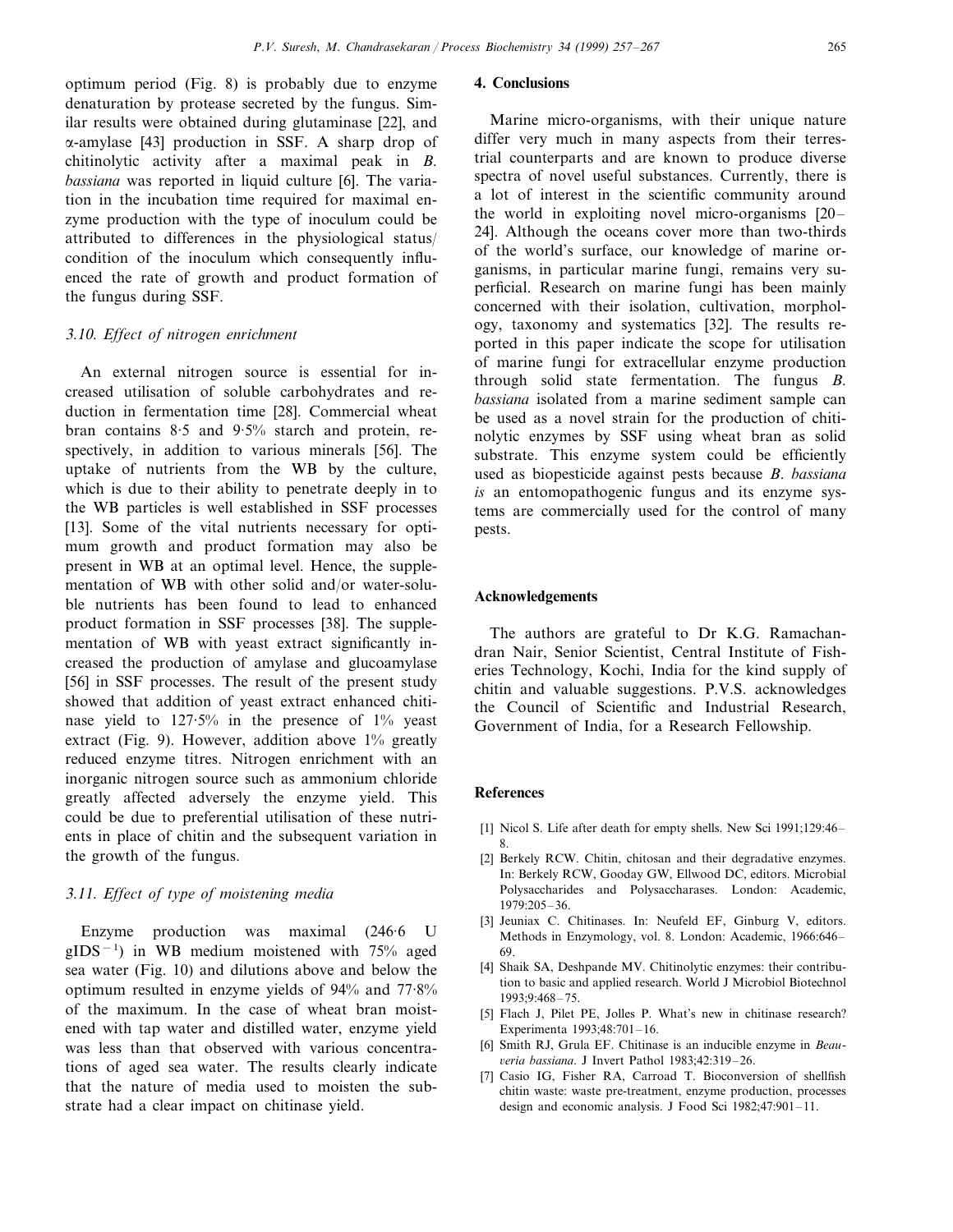- [8] Peberdy JF. Mycolytic enzymes. In: Peberdy JF, Ferenczy L, editors. Fungal Protoplast Application in Biochemistry and Genetics. New York: Marcel Dekker, 1985:31–44.
- [9] Murao S, Kawada T, Itoh. H, Oyana. H, Shin T. Purification and characterisation of a novel type chitinase from *Vibrio alginolyticus* TK 22. Biosci Biotechnol Biochem 1992;56:308–9.
- [10] Barrows-Broddus J, Ker TJ. Inhibition of *Fusarium moniliformie* ver. *Subglutinans*, the causal agent of pitch canker, by the soil bacterium *Arthrobacter* sp. Can J Microbiol 1981;27:20–7.
- [11] St Leger RJ, Cooper RM, Charnley AK. Cuticle degrading enzymes of entomopathogenic fungi: cuticle degradation in vitro by enzymes from entomopathogens. J Invert Pathol 1986;17:167– 77.
- [12] Hesseltine CW. Solid state fermentations. Biotechnol Bioeng 1972;14:217–532.
- [13] Lonsane BK, Ghildyal NP, Budiatman S, Ramakrishna SV. Engineering aspects of solid state fermentation. Enzyme Microb Technol 1985;7:258–65.
- [14] Moo-Young M, Moreira AR, Tengerdy RP. Principles of solid state fermentation. In: Smith JF, Berry DR, Kristiansen B, editors. The Filamentous Fungi. In: Fungal Technology, vol. IV. London: Adward Arnold, 1983:117–44.
- [15] Lekha PK, Lonsane BK. Comparative litres, location and properties of tannin acyl hydrolase produced by *Aspergillus niger* PKL 104 in solid state, liquid surface and submerged fermentation. Process Biochem 1994;29:497–503.
- [16] Okimasu S, Otakara A. Decomposition of chitin glycol by exocellular chitinase of the blackkoji molds. Nippon Nogeikaghu Kaishi 1960;34:873–8.
- [17] Otakara A. Studies on the chitinolytic enzyme of black koji mould. Part I. Viscometric determination of chitinase activity by application of glycol chitin as a new substrate. Agric Biol Chem 1961;25:50–4.
- [18] Renu S. L-glutaminase production by marine bacteria. Ph.D thesis. Kochi, India: Cochin University of Science and Technology, 1991.
- [19] Nagendra PG, Chandrasekaran M. Polystyrene—an inert carrier for l-glutaminase production by marine *Vibrio costicola* under solid state fermentation. World J Microbiol Biotechnol 1995;11:683–4.
- [20] Nagendra PG, Chandrasekaran M. L-glutaminase production by marine *Vibrio costicola* under solid state fermentation using different substrates. J Marine Biotechnol 1996;4:176–9.
- [21] Shoby B. Chitinase production by marine actinomycetes under solid state fermentation. M.Sc. thesis. Kochi, India: Cochin University of Science and Technology, 1996.
- [22] Nagendra. PG, Chandrasekaran M. Impact of process parameters on L-glutaminase production by marine *Vibrio costicola* in solid state fermentation using polystyrene as an inert support. Process Biochem 1997;32:285–9.
- [23] Chandrsekaran M. Economic utilisation of marine micro-organisms employing solid state fermentation. In: Pandey A, editor. Solid State Fermentation. New Delhi: Wiley Eastern, 1994:168– 72.
- [24] Chandrasekaran M. Harnessing marine microorganisms through solid state fermentation. J Sci Ind Res 1996;55:468–71.
- [25] Suresh, PV. Chitinase production by marine fungi. Ph.D thesis. Kochi, India: Cochin University of Science and Technology, 1996.
- [26] Kendric WB, Carmichael JW. Hypomycetes. In: Ainsworth GC, Sparrow FK, Sussman AS, editors. The Fungi: An Advanced Treatise. In: A Taxonomic Review with Keys: Ascomycetes and Fungi Imperfecti, vol. IVA. London: Academic, 1973:323–507.
- [27] Gernot V. Actinoplanetes. In: Williams ST, Sharpe ME, Holt JG, editors. Bergey's Manual of Systematic Bacteriology, vol. 4. Baltimore, MD: Williams and Wilkins, 1983:2418–50.
- [28] Sandhya X, Lonsane BK. Factors influencing fungal degradation

of total soluble carbohydrates in sugar cane pressmud under solid state fermentation. Process Biochem 1994;29:259–301.

- [29] Miller GL. Use of dinitrosalicylic acid for estimation of reducing sugar. Anal Chem 1959;31:426–8.
- [30] Pegg GF. Chitinase from *Verticillium albo*-*atrum*. In: Sabobo GD, editor. Methods in Enymology, vol. 161. London: Academic, 1988:474–9.
- [31] Raimboult M, Alazard D. Culture method to study fungal growth in solid state fermentation. Eur J Appl Microbiol 1980;9:199–209.
- [32] Molitoris HP, Schaumann K. Physiology of marine fungi: a screening programme for growth and enzyme production. In: Moss ST, editor. Biology of Marine Fungi. Cambridge: Cambridge University, 1986:35–47.
- [33] Rivera-Munoz G, Tinoco-Valencia JR, Sanchez S, Farres A. Production of microbial lipase in a solid state fermentation system. Biotechnol Lett 1991;13:277–80.
- [34] Nishio N, Tai K, Nagai S. Hydrolase production by *Aspergillus niger* in solid state cultivation. Eur J Appl MicrobiolBiotechnol 1979;8:263–70.
- [35] Ramesh MV, Lonsane BK. Critical importance of moisture content of the medium in alpha amylase production by *Bacillus licheniformis* M 27 in a solid state fermentation system. Appl Microbiol Biotechnol 1990;33:501–5.
- [36] Kim JH, Hosobuchi M, Kishmoto M, Seki T, Ryu DDY. Cellulase production by a solid state culture system. Biotechnol Bioeng 1985;27:1445–50.
- [37] Ghildyal NP, Lonsane BK, Sreekantiah KA, Sreenivasa Murthy V. Economics of submerged and solid state fermentations for the production of amyloglucosidase. J Food Sci Technol 1985;22:171–6.
- [38] Kumar PKR, Lonsane BK. Extraction of gibberillic acid from dry mouldy bran produced under solid state fermentation. Process Biochem 1987;22:139–43.
- [39] Hunang SY, Waug HH, Wei C-J, Malaney GW, Tanner RD. Kinetic responses of the koji solid state fermentation processes. In: Wiseman A, editor. Topics in Enzyme and Fermentation Biotechnology, vol. 10. Chichester: Ellis Horwood, 1985:88–108.
- [40] Ghildyal NP, Ramakrishna SV, Devi PN, Lonsane BK, Asthana HN. Large scale production of proteolytic enzyme by solid state fermentation. J Food Sci Technol 1981;18:248–51.
- [41] Zandrazil F, Brunert H. Investigation of physical parameters important for solid state fermentation of straw by white rot fungi. Eur J Appl Microbiol Biotechnol 1981;11:183–8.
- [42] Chandrasekaran M, Lakshmanapermalsamy P, Chandramohan D. Combined effect of environmental factors on spoilage bacteria. Fish Technol (India) 1991;28:146–53.
- [43] Ramesh MV, Lonsane BK. Solid state fermentation for production of alpha amylase by *Bacillus megaterium* 16 M. Biotechnol Lett 1987;9:323–8.
- [44] Jones EBG, Byrne PJ. Physiology of the higher marine fungi. In: Jones EBG, editor. Recent Advances in Aquatic Mycology. London: Paul Elek (Scientific Book), 1983:135–75.
- [45] Jones EBG, Irvine J. The role of marine fungi in the biodeterioration of materials. In: Walters AH, Huek-van der plus EH, editors. Biodeterioration of Materials. London: Applied Science, 1972:422–31.
- [46] Mc Tigue MA, Kelly CT, Fogarty WM, Doyle EM. Production studies on the alkaline amylase of three alkalophilic *Bacillus* sp. Biotechnol Lett 1994;16:569–74.
- [47] Sebastian FC, Jorge AA, Roque AH. Protease production profile of *Aspergillus foetidus* in solid state culture at different acidities. Biotechnol Lett 1966;18:251–6.
- [48] Moriguchi M, Sakai K, Takyana Y, Wakayana M. Isolation and characterisation of salt tolerant glutaminase from marine *Micococcus luteus* K-3. J Ferment Bioeng 1994;77:621–5.
- [49] Madhvan Nampoothiri K, Ashok P. Solid state fermentation for L-glutamic acid production using *Brevibacterium* sp. Biotechnol Lett 1996;18:199–204.